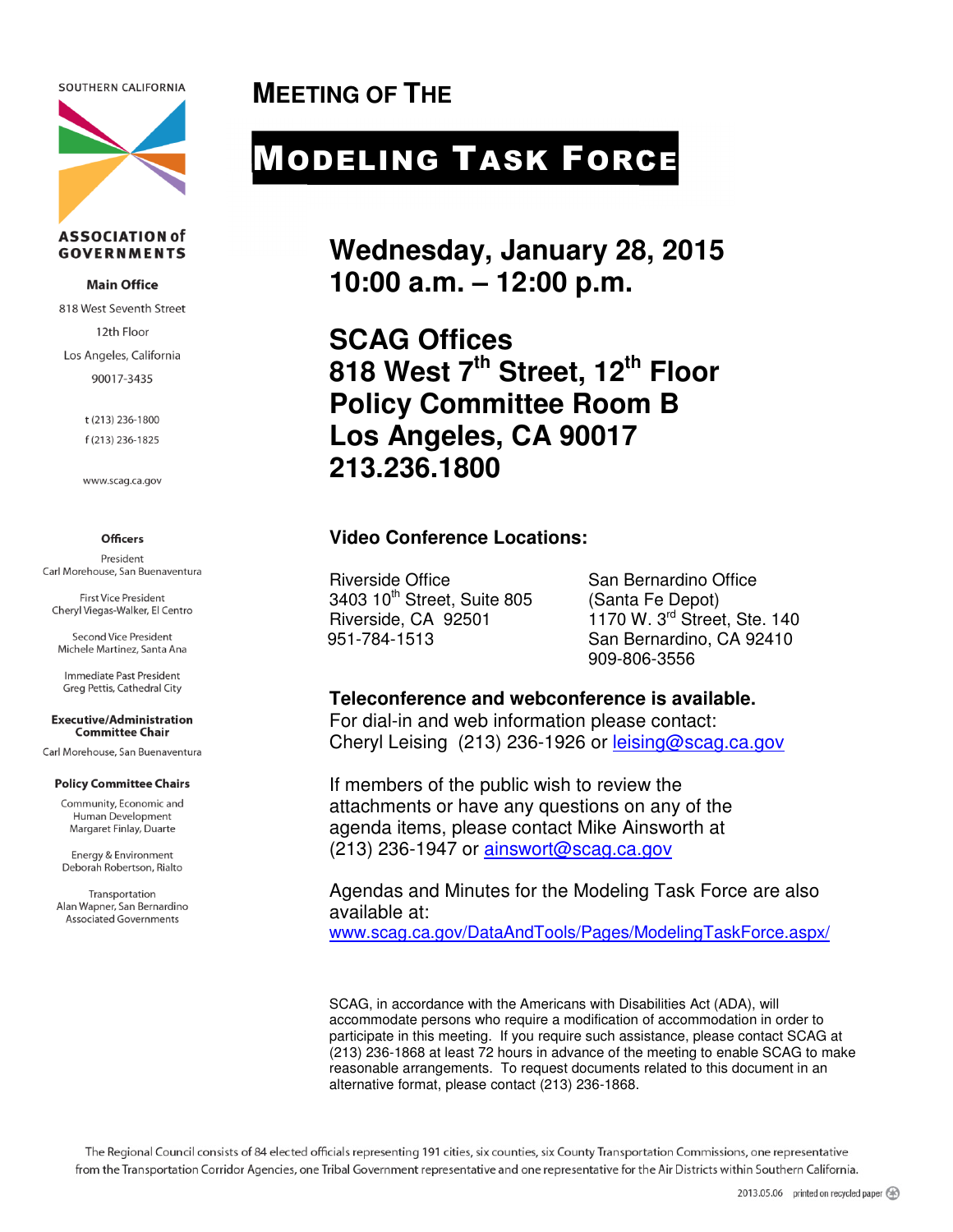## **AGENDA**

"Any item listed on the agenda (action or information) may be acted upon at the discretion of the Committee".

#### 1.0 CALL TO ORDER AND INTRODUCTIONS Robert Farley,

Chairperson

#### **2.0 PUBLIC COMMENT PERIOD**

 Members of the public desiring to speak on an agenda item or items not on the agenda, but within the purview of this Task Force, must fill out and present a speaker's card to the Assistant prior to speaking. A speaker's card must be turned in before the meeting is called to order. Comments will be limited to three minutes. The Chair may limit the total time for comments to twenty (20) minutes.

## **3.0 CONSENT CALENDAR**

#### **3.1 Approval Items**

3.1.1 Minutes of September 24, 2014 **Attachment** 

#### **4.0 ACTION ITEM**

#### **4.1 Modeling Task Force Chairperson**

The Chair of the Modeling Task Force rotates annually between the modeling leads of the County Transportation Commissions and Caltrans. SCAG staff asks the Committee to affirm the appointment of Brian Smolke, OCTA, as the new Modeling Task Force Chair for Year 2015. The Modeling Task Force extends its appreciation to Robert Farley, Los Angeles Metro, for his service as Chair over the past year.

## **5.0 INFORMATION ITEMS**

#### **5.1 Updates on Subregional Modeling Programs Group Discussion,**

 Discussion by MTF members – an opportunity for agencies to share the status of their current modeling projects and upcoming modeling priorities.

10 minutes